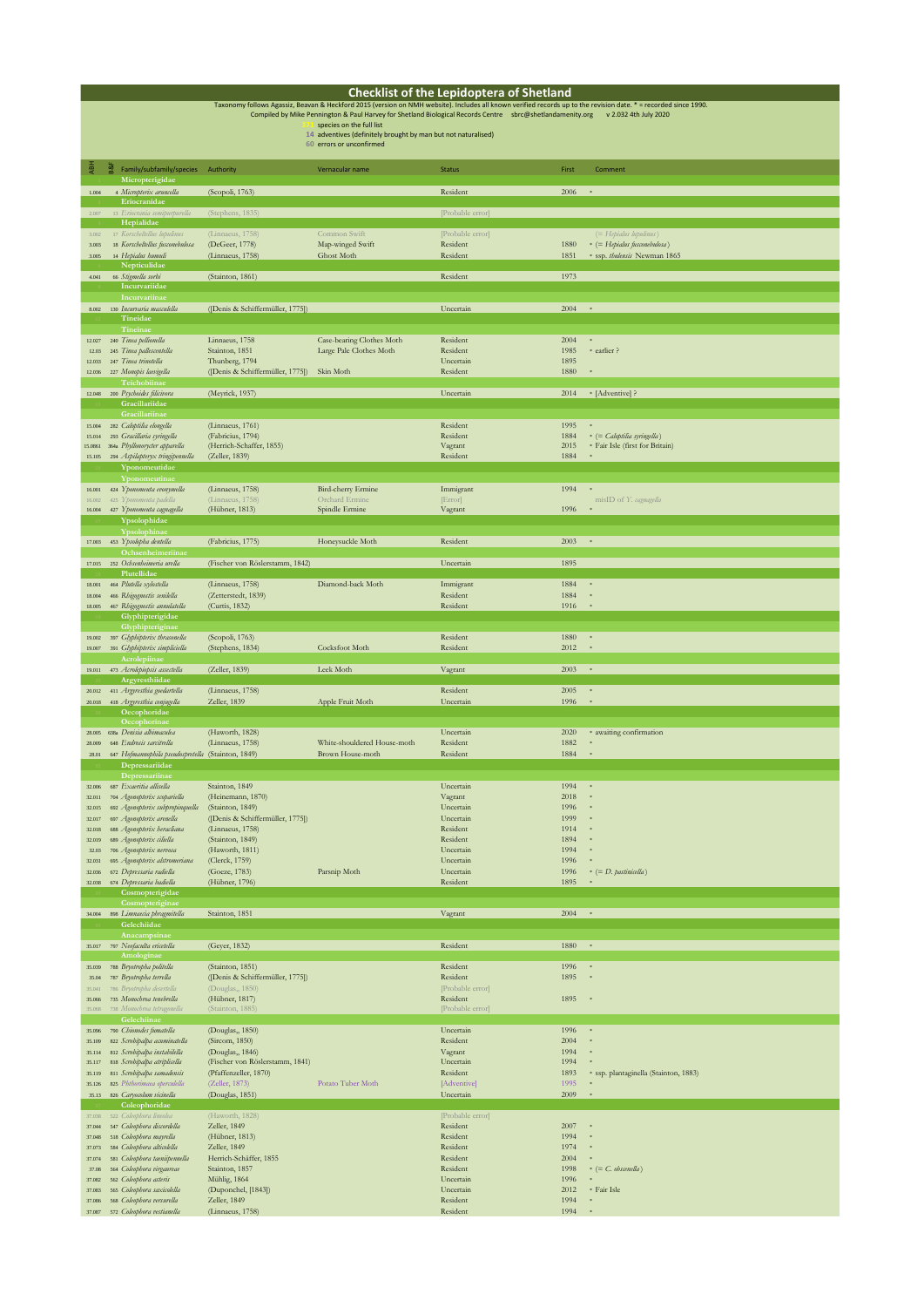| 37,099           | 553 Coleophora striatipennella                                  | Nylander, 1848                                                         |                                 | Resident                     | 2008         |                                                            |
|------------------|-----------------------------------------------------------------|------------------------------------------------------------------------|---------------------------------|------------------------------|--------------|------------------------------------------------------------|
|                  | Elachistidae                                                    |                                                                        |                                 |                              |              |                                                            |
| 38.004           | 610 Elachista argentella<br>598 Elachista kilmunella            | (Clerck, 1759)                                                         |                                 | Resident                     | 1996         |                                                            |
| 38.026<br>38.028 | 599 Elachista alpinella                                         | Stainton, 1849<br>Stainton, 1854                                       |                                 | Resident<br>Resident         | 1996<br>1975 |                                                            |
| 38.032           | 602 Elachista apicipunctella                                    | Stainton, 1849                                                         |                                 | Resident                     | 1996         |                                                            |
| 38.044           | 628 Elachista eleochariella                                     | Stainton, 1851                                                         |                                 | [Error]                      |              | misID of E. albidella                                      |
| 38.046           | 630 Elachista albidella                                         | (Nylander, 1847)                                                       |                                 | Resident                     | 1895         | $*$ (= Biselachista albidella)                             |
|                  | Momphidae                                                       |                                                                        |                                 |                              |              |                                                            |
| 40.013           | 882 Mompha locupletella<br>Blastobasidae                        | ([Denis & Schiffermüller, 1775]) Cereal Stem Moth                      |                                 | Resident                     | 1895         | $\mathbf{s}$                                               |
| 41.003           | 874 Blastobasis lacticolella                                    | (Rebel, 1940)                                                          |                                 | Resident                     | 2004         | $\ast$ (= B. decolorella)                                  |
|                  | Alucitidae                                                      |                                                                        |                                 |                              |              |                                                            |
|                  | 44.001 1288 Alucita hexadactyla                                 | Linnaeus, 1758                                                         | Twenty-plume Moth               | Uncertain                    | 1997         | $\ast$                                                     |
|                  | Pterophoridae<br>Platyptiliinae                                 |                                                                        |                                 |                              |              |                                                            |
|                  | 45.004 1501 Platyptilia gonodactyla                             | ([Denis & Schiffermüller, 1775])                                       | Triangle Plume                  | Resident                     | 1994         |                                                            |
| 45.006           | 1502 Platyptilia isodactylus                                    | (Zeller, 1852)                                                         | Hoary Plume                     | Resident                     | 2004         |                                                            |
| 45.012           | 1509 Stenoptilia pterodactyla                                   | (Linnaeus, 1761)                                                       | <b>Brown Plume</b>              | [Unconfirmed]                |              | 2010 genitalia indeterminate                               |
| 45.013<br>45.015 | 1508 Stenoptilia bipunctidactyla<br>1508d Stenoptilia inopinata | (Scopoli, 1763)<br>Bigot & Picard, 2002                                | Twin-spot Plume<br>Scarce Plume | Resident<br>[Error]          | 1966         | $(= S. \text{aridus})$ ; taxonomy                          |
| 45.044           | 1524 Emmelina monodactyla                                       | (Linnaeus, 1758)                                                       | Common Plume                    | Resident                     | 1995         |                                                            |
|                  | Epermeniidae                                                    |                                                                        |                                 |                              |              |                                                            |
|                  | Epermeniinae                                                    |                                                                        |                                 |                              |              |                                                            |
| 47.001           | 478 Phaulernis fulviguttella<br>Choreutidae                     | (Zeller, 1839)                                                         |                                 | Resident                     | 1945         | * earlier ?                                                |
|                  | Choreutinae                                                     |                                                                        |                                 |                              |              |                                                            |
| 48.001           | 385 Anthophila fabriciana                                       | (Linnaeus, 1767)                                                       | Nettle-tap                      | Resident                     | 1884         |                                                            |
| 48.002           | 388 Prochoreutis myller, ana                                    | (Fabricius, 1794)                                                      |                                 | Vagrant                      | 2008         | * [Adventive?]                                             |
| 18,007           | 389 Choreutis parian<br>Tortricidae                             | (Clerck, 1759)                                                         | Apple Leaf Skeletonizer         | [Probable error]             |              |                                                            |
|                  | Tortricinae                                                     |                                                                        |                                 |                              |              |                                                            |
|                  | 49.008 1008 Philedone gerningana                                | ([Denis & Schiffermüller, 1775])                                       |                                 | Uncertain                    | 1882         | [Error] ?                                                  |
| 49.01            | 1009 Philedonides Iunana                                        | (Thunberg, 1784)                                                       |                                 | [Probable error]             |              |                                                            |
| 49.016<br>49.02  | 981 Archips rosana<br>974 Argyrotaenia ljungiana                | (Linnaeus, 1758)<br>(Thunberg, 1797)                                   | Rose Tortrix                    | Uncertain<br>Resident        | 2018<br>1995 | $*$ (= A. pulchellana)                                     |
| 49.028           | 986 Syndemis musculana                                          | (Hübner, 1799)                                                         |                                 | Resident                     | 1880         | * ssp. musculinana Kennel 1899                             |
| 49.031           | 989 Aphelia paleana                                             | (Hübner, 1793)                                                         | Timothy Tortrix                 | Resident                     | 1973         |                                                            |
| 49.033           | 988 Aphelia viburnana                                           | ([Denis & Schiffermüller, 1775])                                       | <b>Bilberry Tortrix</b>         | Resident                     | 1992         |                                                            |
| 49.035           | 991 Clepsis senecionana<br>999 Adoxophyes orana                 | (Hübner, 1799)<br>(Fischer von Röslerstamm, 1834) Summer Fruit Tortrix |                                 | Resident<br>[Adventive]      | 1884<br>1998 |                                                            |
| 49.041<br>49.045 | 1029 Eana osseana                                               | (Scopoli, 1763)                                                        |                                 | Resident                     | 1880         |                                                            |
| 49.048           | 1031 Eana penziana                                              | (Thunberg, 1791)                                                       |                                 | Resident                     | 1893         | * ssp. colqubounana (Barret 1884)                          |
| 49.05            | 1020 Cnephasia Stephens,iana                                    | (Doubleday 1849)                                                       | Grey Tortrix                    | [Probable error]             |              | 1973                                                       |
| 49,064           | 1040 Acleris caledoniana                                        | (Stephens, 1852)                                                       |                                 | [Probable error]             |              | 1987; Fair Isle                                            |
| 49.068<br>49.069 | 1060 Acleris maccana<br>1041 Acleris sparsana                   | (Treitschke,, 1835)<br>([Denis & Schiffermüller, 1775])                |                                 | Uncertain<br>Resident        | 1996<br>1973 |                                                            |
| 49.07            | 1042 Acleris rhombana                                           | ([Denis & Schiffermüller, 1775])                                       | Rhomboid Tortrix                | Uncertain                    | 2016         |                                                            |
| 49.071           | 1062 Acleris emargana                                           | (Fabricius, 1775)                                                      |                                 | [Probable error]             |              | 1973; probably all A. effractana                           |
|                  | 49.0715 1062a Acleris effractana                                | (Hübner, 1799)                                                         |                                 | Uncertain                    | 2003         | * current taxonomy?                                        |
| 49.073<br>49.077 | 1047 Acleris schaller,iana<br>1048 Acleris variegana            | (Linnaeus, 1761)<br>([Denis & Schiffermüller, 1775])                   | Garden Rose Tortrix             | [Probable error]<br>Resident | 1994         |                                                            |
| 49.078           | 1043 Acleris aspersana                                          | (Hübner, 1817)                                                         |                                 | Resident                     | 1895         |                                                            |
| 49.08            | 1053 Acleris hastiana                                           | (Linnaeus, 1758)                                                       |                                 | Resident                     | 1973         |                                                            |
| 49.082           | 1055 Acleris hyemana<br>1045 Acleris notana                     | (Haworth, 1811)                                                        |                                 | Resident                     | 1993<br>1996 |                                                            |
| 49.084<br>49.088 | 1056 Acleris lipsiana                                           | (Donovan, 1806)<br>([Denis & Schiffermüller, 1775])                    |                                 | Uncertain<br>Uncertain       | 2006         |                                                            |
| 49.091           | 1011 Pseudagyrotoza conwagana                                   | (Fabricius, 1775)                                                      |                                 | Uncertain                    | 2016         |                                                            |
| 49.111           | 954 Eupoecilia angustana                                        | (Hübner, 1799)                                                         |                                 | Resident                     | 1880         | * ssp. thuleana Vaughan 1880                               |
| 49.12            | 947 Aethes smeathmanniana<br>945 Aethes cnicana                 | (Fabricius, 1781)                                                      |                                 | Vagrant<br>Resident          | 1996<br>1880 |                                                            |
| 49.127<br>49.128 | 946 Aethes rubigana                                             | (Westwood,, 1854)<br>(Treitschke, 1830)                                |                                 | Uncertain                    | 1880         |                                                            |
| 49.137           | 964 Cochylis dubitana                                           | (Hübner, 1799)                                                         |                                 | Uncertain                    | 2003         |                                                            |
| 49.142           | 960 Falseuncaria ruficiliana                                    | (Haworth, 1811)                                                        |                                 | Resident                     | 1884         |                                                            |
|                  | Olethreutinae                                                   |                                                                        |                                 |                              |              |                                                            |
| 49.158           | 1084 Hedya ochroleucana                                         | (Hubner, 1799<br>(Frölich, 1828)                                       | Plum Tortrix                    | [Unconfirmed]<br>Vagrant     | 1996         |                                                            |
| 49.166           | 1076 Celypha lacunana                                           | ([Denis & Schiffermüller, 1775])                                       |                                 | Resident                     | 1884         |                                                            |
| 49.17            | 1077 Phiaris obsoletana                                         | (Zetterstedt, 1840)                                                    |                                 | Uncertain                    | 1979         | earlier ? [Error] ?                                        |
| 49.172<br>49.177 | 1073 Phiaris schulziana<br>1071 Argyroploce arbutella           | (Fabricius, 1777)<br>(Linnaeus, 1758)                                  |                                 | Resident<br>Resident         | 1880<br>1972 | * (= Olethreutes schulziana)<br>$= Oletbreutes arbutella)$ |
| 49.183           | 1108 Lobesia abscisana                                          | (Doubleday 1849)                                                       |                                 | Vagrant                      | 1994         |                                                            |
| 49.185           | 1109 Lobesia littoralis                                         | (Humphreys & Westwood, 1845)                                           |                                 | Resident                     | 1880         |                                                            |
| 49.192           | 1103 Endothenia ericetana                                       | (Humphreys & Westwood, 1845)                                           |                                 | Uncertain<br>Resident        | 1996<br>1884 |                                                            |
| 49.193<br>49.194 | 1104 Endothenia quadrimaculana<br>1111 Bactra lancealana        | (Haworth, 1811)<br>(Hübner, 1799)                                      |                                 | Resident                     | 1880         |                                                            |
| 49.195           | 1110 Bactra furfurana                                           | (Haworth, 1811)                                                        |                                 | Uncertain                    | 1994         |                                                            |
| 49.201           | 1117 Ancylis unguicella                                         | (Linnaeus, 1758)                                                       |                                 | Resident                     | 1880         |                                                            |
| 49.22<br>49.223  | 1162 Rhopobota myrtillana<br>1159 Rhopobota naevana             | (Humphreys & Westwood, 1845)<br>(Hübner, 1817)                         | Holly Tortrix                   | Resident<br>Immigrant        | 1995<br>1996 |                                                            |
| 49.224           | 1205 Spilonota ocellana                                         | ([Denis & Schiffermüller, 1775])                                       | Bud Moth                        | [Unconfirmed]                |              |                                                            |
| 49.229           | 1154 Epinotia caprana                                           | (Fabricius, 1798)                                                      |                                 | Resident                     | 1884         |                                                            |
| 49.232           | 1152 Epinotia maculana                                          | (Fabricius, 1775)                                                      |                                 | Uncertain                    | 1996         |                                                            |
| 49.233<br>49.238 | 1156 Epinotia solandriana<br>1147 Epinotia cruciana             | (Linnaeus, 1758)<br>(Linnaeus, 1761)                                   | Willow Tortrix                  | Vagrant<br>[Unconfirmed]     | 1997         |                                                            |
| 49.239           | 1148 Epinotia mercuriana                                        | (Frölich, 1828)                                                        |                                 | Resident                     | 1880         |                                                            |
| 49.248           | 1139 Epinotia tenerana                                          | ([Denis & Schiffermüller, 1775])                                       | Nut Bud Moth                    | Resident                     | 2005         |                                                            |
| 49.255           | 1138 Epinotia nisella                                           | (Clerck, 1759)                                                         |                                 | Uncertain                    | 1996         |                                                            |
| 49.257<br>49.258 | 1166 Zeiraphera griseana<br>1164 Zeiraphera rufimitrana         | (Hübner, 1799)<br>(Herrich-Schäffer, 1851)                             | Larch Tortrix                   | Resident<br>Resident         | 1993<br>1996 |                                                            |
| 49.259           | 1163 Zeiraphera ratzeburgiana                                   | (Ratzeburgh, 1840)                                                     | Spruce Bud Moth                 | Resident                     | 1995         |                                                            |
| 49.26            | 1165 Zeiraphera isertana                                        | (Fabricius, 1794)                                                      |                                 | Resident                     | 1996         |                                                            |
| 49.261           | 1157 Crocidosema plebejana                                      | (Zeller, 1847)                                                         |                                 | Vagrant                      | 1998         |                                                            |
| 49.265<br>49.267 | 1201 Eucosma cana<br>1200a Eucosma fulvana                      | (Haworth, 1811)<br>(Stephens, 1834)                                    |                                 | Resident<br>Resident         | 1988<br>1996 | $*$ (= C. bohenwartiana f. fulvana)                        |
| 49.269           | 1197 Eucosma campoliliana                                       | ([Denis & Schiffermüller, 1775])                                       |                                 | Uncertain                    | 2011         |                                                            |
| 49.273           | 1195 Eucosma lacteana                                           | (Treitschke,, 1835)                                                    |                                 | Vagrant                      | 1996         |                                                            |
| 49.288           | 1183 Epiblema foenella<br>1174 Notocelia cynosbatella           | (Linnaeus, 1758)                                                       |                                 | Vagrant<br>Resident          | 1996<br>2013 |                                                            |
| 49.292<br>49.299 | 1208 Pseudococcyx posticana                                     | (Linnaeus, 1758)<br>(Zetterstedt, 1839)                                |                                 | Uncertain                    | 1979         | * (= Epiblema cynosbatella)<br>* earlier ?                 |
| 49.312           | 1280 Dichrorampha consortana                                    | (Stephens, 1852)                                                       |                                 | [Probable error]             |              |                                                            |
| 49.313           | 1279 Dichrorampha acuminatana                                   | (Lienig & Zeller, 1846)                                                |                                 | [Probable error]             |              |                                                            |
| 49.322           | 1276 Dichrorampha plumbagana<br>1283 Dichrorampha montanana     | (Treitschke, 1830)<br>(Duponchel, 1843)                                |                                 | Uncertain<br>Resident        | 1945<br>1880 | earlier ?                                                  |
| 49.323<br>49.325 | 1255 Cydia ulicetana                                            | (Haworth, 1811)                                                        |                                 | Resident                     | 1880         | $\ast$ (= C. succedana)                                    |
| 49.338           | 1261 Cydia pomonella                                            | (Linnaeus, 1758)                                                       | Codlin Moth                     | [Adventive]                  | 1994         |                                                            |
|                  | 49.341 1261 Cydia splendana                                     | (Hübner, 1799)                                                         |                                 | Uncertain                    | 2007         |                                                            |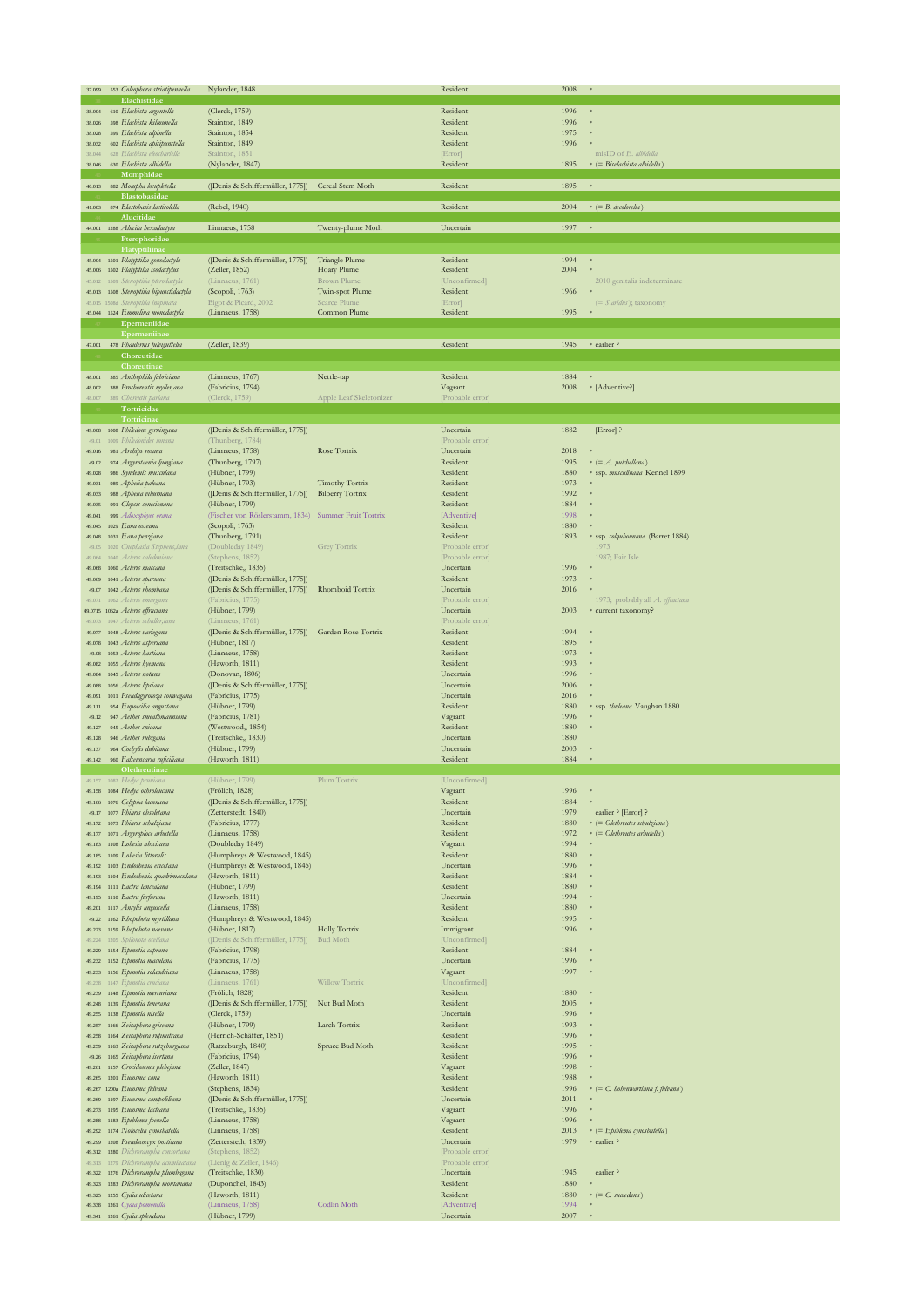|                   | 49.3541 1248 Grapholita molesta                           | (Busck, 1916)                                                 | Oriental Fruit Moth                      | [Adventive]                   | 1996         |                                               |
|-------------------|-----------------------------------------------------------|---------------------------------------------------------------|------------------------------------------|-------------------------------|--------------|-----------------------------------------------|
|                   | <b>Sesiidae</b>                                           |                                                               |                                          |                               |              |                                               |
| 52.016            | Sesiina<br>383 Pryopteran muscaeformis                    | (Esper, 1783)                                                 | Thrift Clearwing                         | [Error]                       |              | (= Bembecia muscaeforme) misID of larval mine |
|                   | Zygaenidae                                                |                                                               |                                          |                               |              |                                               |
|                   | Zygaeninae                                                |                                                               |                                          |                               |              |                                               |
| 54.006            | 166 Zygaena exulans                                       | (Hohenwarth, 1792)                                            | Scotch Burnet                            | [Error]                       |              | mislabelled                                   |
| 54.008            | 169 Zygaena filipendulae<br>Papilionidae                  | (Linnaeus, 1758)                                              | Six-spot Burnet                          | [Adventive]                   | 1997         |                                               |
|                   | Papilioninae                                              |                                                               |                                          |                               |              |                                               |
|                   | 56.003 1539 Papilio machaon                               | (Linnaeus, 1758)                                              | Swallowtail                              | Vagrant                       | 1994         | $\ast$                                        |
|                   | Hesperiidae                                               |                                                               |                                          |                               |              |                                               |
|                   | Pyrginae                                                  |                                                               |                                          |                               |              |                                               |
|                   | 57.001 1532 Erynnis tage<br>Pieridae                      | (Linnaeus, 1758)                                              | Dingy Skipper                            | [Error]                       |              | mislabelled                                   |
|                   | Pierina                                                   |                                                               |                                          |                               |              |                                               |
|                   | 58.006 1549 Pieris brassicae                              | (Linnaeus, 1758)                                              | Large White                              | Resident                      | 1917         | * and Immigrant                               |
|                   | 58.007 1550 Pieris rapae                                  | (Linnaeus, 1758)                                              | Small White                              | Vagrant                       | 1888         | * or later ? [Adventive] ?                    |
|                   | 58.008 1551 Pieris napi                                   | (Linnaeus, 1758)                                              | Green-veined White                       | Vagrant                       | 1994         |                                               |
|                   | Coliadinae<br>58.01 1545 Colias croceus                   | (Geoffroy, 1785)                                              |                                          |                               |              | $\ast$                                        |
|                   | Nymphalidae                                               |                                                               | Clouded Yellow                           | Vagrant                       | 1980         |                                               |
|                   | Danaina                                                   |                                                               |                                          |                               |              |                                               |
|                   | 59.001 1630 Danaus plexippus                              | (Linnaeus, 1758)                                              | Monarch                                  | Vagrant                       | 1941         |                                               |
|                   | Satyrinae                                                 |                                                               |                                          |                               |              |                                               |
| 59.004            | 1628 Coenonympha tullia                                   | (Müller, 1764)                                                | Large Heath<br>Small Heath               | [Error]                       | 1980         | fabrication?                                  |
| 59.005<br>59.01   | 1627 Coenonympha pamphilus<br>1626 Maniola jurtina        | (Linnaeus, 1758)<br>(Linnaeus, 1758)                          | Meadow Brown                             | Vagrant<br>Vagrant            | 1980         |                                               |
|                   | Nymphalinae                                               |                                                               |                                          |                               |              |                                               |
| 59.023            | 1590 Vanessa atalanta                                     | (Linnaeus, 1758)                                              | Red Admiral                              | Immigrant                     | 1880         |                                               |
| 59.024            | 1591 Vanessa cardui                                       | (Linnaeus, 1758)                                              | Painted Lady                             | Immigrant                     | 1880         |                                               |
| 59.026            | 1597 Aglais io                                            | (Linnaeus, 1758)<br>(Linnaeus, 1758)                          | Peacock                                  | Immigrant                     | 1961         | $*$ (= Inachis io)                            |
| 59.027<br>59.028  | 1593 Aglais urticae<br>1596 Nymphalis antiopa             | (Linnaeus, 1758)                                              | Small Tortoiseshell<br>Camberwell Beauty | Immigrant<br>Vagrant          | 1912<br>1896 | $=$ $\left( =$ $\frac{Aglais\ antiopa}{)}$    |
| 59.03             | 1595 Nymphalis xanthomelas                                | ([Denis & Schiffermüller, 1775])                              | Scarce Tortoiseshell                     | [Adventive]                   | 2013         |                                               |
|                   | Lycaenidae                                                |                                                               |                                          |                               |              |                                               |
|                   | Lycaeninae                                                |                                                               |                                          |                               |              |                                               |
|                   | 61.001 1561 Lycaena phlaeas                               | (Linnaeus, 1758)                                              | Small Copper                             | [Unconfirmed]                 |              |                                               |
|                   | Polyommatinae<br>61.008 1567 Lampides boeticus            | (Linnaeus, 1767)                                              | Long-tailed Blue                         | [Adventive]                   | 2006         | $\bar{\mathbf{s}}$                            |
| 61.015            | 1573 Aricia artaxerxes                                    | (Fabricius, 1775)                                             | Northern Brown Argus                     | [Error]                       |              | fabrication?                                  |
|                   | 61.018 1574 Polyommatus icarus                            | (Rottemburg, 1775)                                            | Common Blue                              | Vagrant                       | 1968         | * or earlier; former Resident ?               |
|                   | Pyralidae                                                 |                                                               |                                          |                               |              |                                               |
|                   | Phycitinae                                                |                                                               |                                          |                               |              |                                               |
|                   | 62.012 1451 Matilella fusca                               | (Haworth, 1811)                                               |                                          | Uncertain                     | 1996         | $= (Pyla fusca)$                              |
| 62.0159<br>62.019 | 1484 Phycitodes saxicola<br>1453 Pima boisduvaliella      | (Vaughan, 1870)<br>(Guinée, 1845)                             |                                          | Uncertain<br>Vagrant          | 2014<br>2003 |                                               |
| 62.035            | 1439 Acrobasis advenella                                  | (Zincken, 1818)                                               |                                          | Vagrant                       | 1994         | * (= Trachycera/Nimonia advenella)            |
| 62.036            | 1438 Acrobasis suavella                                   | (Zincken, 1818)                                               |                                          | Vagrant                       | 2003         | * (= Trachycera/Nimonia suavella)             |
| 62.042            | 1458 Myelois circumvoluta                                 | (Fourcroy, 1785)                                              | Thistle Ermine                           | Vagrant                       | 1992         |                                               |
| 62.062            | 1479 Plodia interpunctella                                | (Hübner, 1813)                                                | Indian Meal Moth                         | [Adventive]                   | 2003         |                                               |
| 62.064<br>62.068  | 1473 Ephestia elutella<br>1454 Dioryctria abietella       | (Hübner, 1796)<br>([Denis & Schiffermüller, 1775])            | Cacao Moth                               | [Adventive]<br>Vagrant        | 1992<br>1991 | $\ast$                                        |
|                   |                                                           |                                                               |                                          |                               |              |                                               |
|                   |                                                           |                                                               |                                          |                               |              |                                               |
|                   | Crambidae<br>Pyraustinae                                  |                                                               |                                          |                               |              |                                               |
| 63.002            | 1368 Loxostege sticticalis                                | (Linnaeus, 1761)                                              |                                          | Vagrant                       | 1996         | $\ast$                                        |
| 63.005            | 1365 Pyrausta despicata                                   | (Scopoli, 1763)                                               |                                          | Resident                      | 1884         | $= (P. \; c \epsilon s \rho)$                 |
| 63.011            | 1369 Uresiphita gilvata                                   | (Fabricius, 1794)                                             |                                          | Vagrant                       | 2006         | * (= U. limbata/polygonalis)                  |
| 63.014            | 1370 Sitochroa palealis                                   | ([Denis & Schiffermüller, 1775])                              | Sulphur Pearl                            | Vagrant                       | 2014         | $\ast$<br>×                                   |
| 63.028            | 1375 Ostrinia nubilalis<br>Spilomelinae                   | (Hübner, 1796)                                                | European Corn-borer                      | Vagrant                       | 2003         |                                               |
| 63.031            | 1395 Udea ferrugalis                                      | (Hübner, 1796)                                                | Rusty-dot Pearl                          | Immigrant                     | 1994         | $\bar{\mathbf{s}}$                            |
| 63.033            | 1366 Udea lutealis                                        | (Hübner, 1809)                                                |                                          | Resident                      | 1966         | * overlooked earlier ?                        |
| 63.038            | 1405 Pleuroptya ruralis                                   | (Scopoli, 1763)                                               | Mother of Pearl                          | Immigrant                     | 1994         |                                               |
| 63.046            | 1403 Duponchelia forealis                                 | Zeller, 1847                                                  |                                          | [Adventive]                   | 1999         |                                               |
| 63.048            | 1408 Palpita vitrealis<br>63.052 1398 Nomophila noctuella | (Rossi, 1794)<br>([Denis & Schiffermüller, 1775]) Rush Veneer |                                          | Vagrant<br>Immigrant          | 2013<br>1884 | $\ast$ (= P. <i>unionalis</i> )<br>$\ast$     |
|                   | Glaphyriinae                                              |                                                               |                                          |                               |              |                                               |
|                   | 63.058 1357 Evergestis extimalis                          | (Scopoli, 1763)                                               |                                          | Vagrant                       | 2007         | $\ast$                                        |
|                   | Scopariinae                                               |                                                               |                                          |                               |              |                                               |
| 63.062            | 1332 Scoparia subfusca                                    | (Haworth, 1811)                                               |                                          | Resident                      | 1986         | * earlier ?<br>×                              |
| 63.064<br>63.067  | 1334 Scoparia ambigualis<br>1338 Eudonia lacustrata       | (Treitschke, 1829)<br>(Panzer, 1804)                          |                                          | Resident<br>Uncertain         | 1880<br>1880 | (= Dipleurina crataegella) [Error]?           |
| 63.069            | 1342 Eudonia angustea                                     | (Curtis, 1827)                                                |                                          | Resident                      | 1884         |                                               |
| 63.07             | 1337 Eudonia alpina                                       | (Curtis, 1850)                                                |                                          | Resident                      | 1880         |                                               |
| 63.071<br>63,074  | 1341 Eudonia lineola<br>1344 Eudonia mercurella           | (Curtis, 1827)                                                |                                          | Resident                      | 2006         |                                               |
| 63.075            | 1336 Eudonia pallida                                      | (Linnaeus, 1758)<br>(Curtis, 1827)                            |                                          | [Probable error]<br>Uncertain | 1994         | * or 1888 ?                                   |
|                   | Crambinae                                                 |                                                               |                                          |                               |              |                                               |
| 63.076            | 1289 Euchromius ocellea                                   | (Haworth, 1811)                                               |                                          | Vagrant                       | 1995         | $\ast$                                        |
| 63.08             | 1293 Chrysotenchia culmella                               | (Linnaeus, 1758)                                              |                                          | Uncertain                     | 1882         | x                                             |
| 63.081            | 1294 Crambus pascuella                                    | (Linnaeus, 1758)                                              |                                          | Resident                      | 1884         |                                               |
| 63.085<br>63.086  | 1300 Crambus pratella<br>1301 Crambus lathoniellus        | (Linnaeus, 1758)<br>(Zincken, 1817)                           |                                          | [Probable error]<br>Resident  | 1880         |                                               |
| 63.088            | 1302 Crambus perlella                                     | (Scopoli, 1763)                                               |                                          | Resident                      | 1884         |                                               |
| 63.09             | 1306 Agriphila inquinatella                               | ([Denis & Schiffermüller, 1775])                              |                                          | Vagrant                       | 2019         |                                               |
| 63.092            | 1303 Agriphila selasella                                  | (Hübner, 1813)                                                |                                          | Vagrant                       | 1996         |                                               |
| 63.093            | 1304 Agriphila straminella                                | ([Denis & Schiffermüller, 1775])                              |                                          | Resident                      | 1880         |                                               |
| 63.095<br>63.098  | 1309 Agriphila geniculea<br>1305 Agriphila tristella      | (Haworth, 1811)<br>([Denis & Schiffermüller, 1775])           |                                          | [Error]<br>Vagrant            | 1990         | misID of P. alpinella                         |
| 63.1              | 1314 Catoptria margaritella                               | ([Denis & Schiffermüller, 1775])                              |                                          | Vagrant                       | 2012         |                                               |
| 63.101            | 1315 Catoptria furcatellus                                | (Zetterstedt, 1840)                                           |                                          | Resident                      | 1882         |                                               |
| 63.11             | 1324 Pediasia aridella                                    | (Thunberg, 1788)                                              |                                          | Vagrant                       | 1996         |                                               |
|                   | 63.112 1325 Platytes alpinella                            | (Hübner, 1813)                                                |                                          | Vagrant                       | 1996         |                                               |
|                   | Drepanidae                                                |                                                               |                                          |                               |              |                                               |
|                   | Thyatirinae<br>65.011 1655 Tethea or                      | ([Denis & Schiffermüller, 1775]) Poplar Lutestring            |                                          | [Probable error]              |              | fabrication?                                  |
| 65.013            | 1657 Ochropacha duplaris                                  | (Linnaeus, 1758)                                              | Common Lutestring                        | [Probable error]              |              | fabrication?                                  |
|                   | Lasiocampidae                                             |                                                               |                                          |                               |              |                                               |
|                   | Lasiocampinae                                             |                                                               |                                          |                               |              |                                               |
| 66.007<br>66.008  | 1637 Lasiocampa quercus<br>1638 Macrothylacia rubi        | (Linnaeus, 1758)<br>(Linnaeus, 1758)                          | Northern Eggar<br>Fox Moth               | [Error]<br>[Error]            |              | fabrication?<br>fabrication?                  |
|                   | Endromidae                                                |                                                               |                                          |                               |              |                                               |
|                   | 67.001 1644 Endromis versicolora                          | (Linnaeus, 1758)                                              | Kentish Glory                            | [Probable error]              |              | fabrication?                                  |
|                   | Saturniidae<br>Saturniinae                                |                                                               |                                          |                               |              |                                               |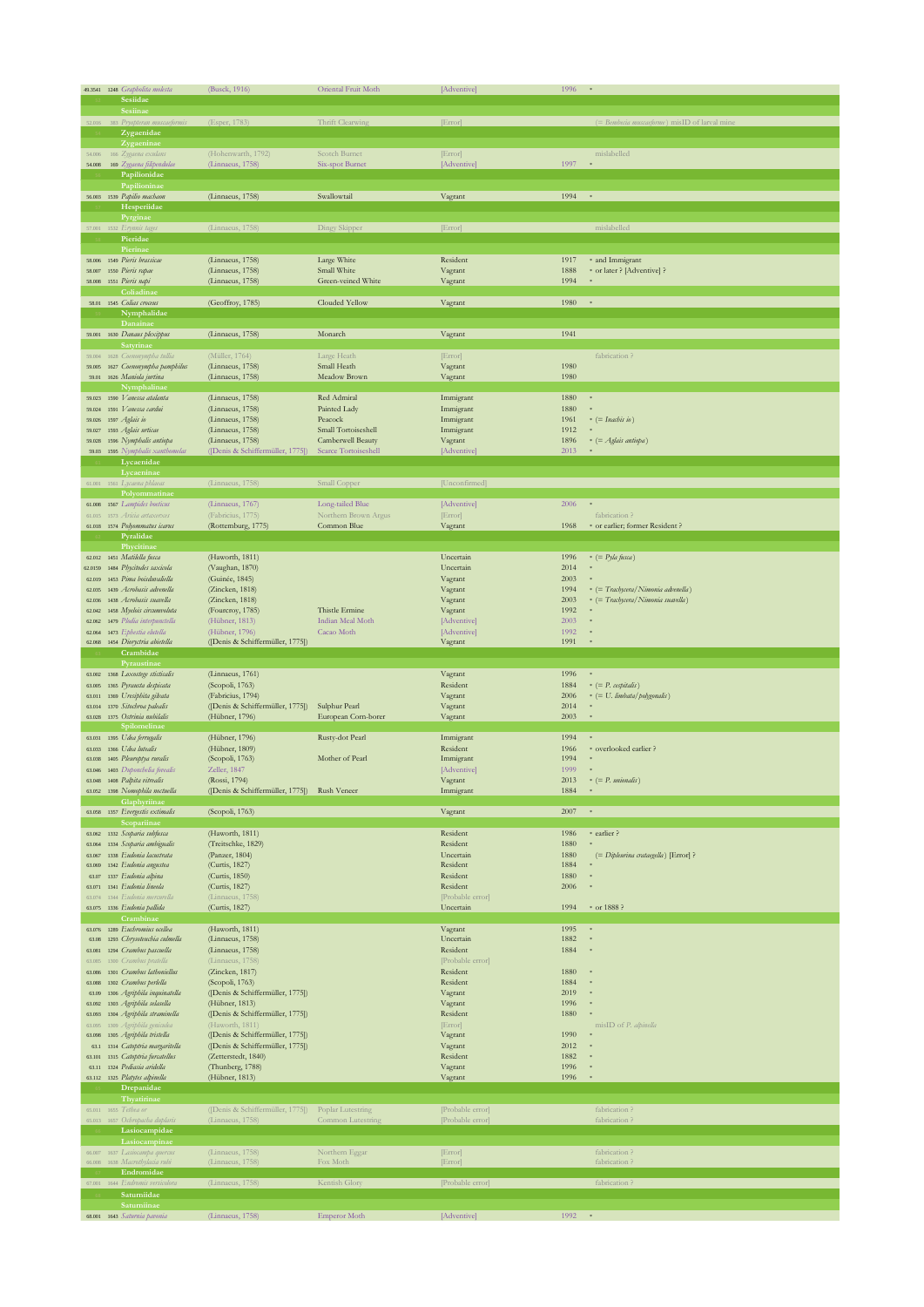|                  | Sphingidae                                                 |                                                      |                                              |                              |              |                                                                              |
|------------------|------------------------------------------------------------|------------------------------------------------------|----------------------------------------------|------------------------------|--------------|------------------------------------------------------------------------------|
|                  | Smerinthina<br>69.003 1981 Laothe populi                   | (Linnaeus, 1758)                                     | Poplar Hawk-moth                             | [Adventive]                  | 1999         | $\ast$                                                                       |
|                  | Sphinginae                                                 |                                                      |                                              |                              |              |                                                                              |
|                  | 69.004 1972 Agrius convolvuli                              | (Linnaeus, 1758)                                     | Convolvulus Hawk-moth                        | Immigrant                    | 1880         | $\ast$                                                                       |
| 69.005           | 1973 Acherontia atropos                                    | (Linnaeus, 1758)                                     | Death's-head Hawk-moth                       | Vagrant                      | 1882         |                                                                              |
| 69.006           | 1976 Sphinx ligustri<br>Macroglossinae                     | (Linnaeus, 1758)                                     | Privet Hawk-moth                             | [Probable error]             |              |                                                                              |
| 69.01            | 1984 Macroglossum stellatarum                              | (Linnaeus, 1758)                                     | Humming-bird Hawk-moth                       | Immigrant                    | 1893         | $\,$ s                                                                       |
| 69.011           | 1985 Daphnis nerii                                         | (Linnaeus, 1758)                                     | Oleander Hawk-moth                           | Vagrant                      | 1997         |                                                                              |
|                  | 69.014 1987 Hyles gallii<br>69.015 1990 Hyles livornica    | (Rottemburg, 1775)<br>(Esper, 1779)                  | Bedstraw Hawk-moth<br>Striped Hawk-moth      | Immigrant<br>Vagrant         | 1934<br>1932 |                                                                              |
|                  | Geometridae                                                |                                                      |                                              |                              |              |                                                                              |
|                  | <b>Sterrhina</b>                                           |                                                      |                                              |                              |              |                                                                              |
|                  | 70.013 1702 Idaea biselata                                 | (Hufnagel, 1767)                                     | Small Fan-footed Wave                        | [Error]                      |              |                                                                              |
| 70.024<br>70.029 | 1690 Scopula imitaria<br>1682 Timandra comae               | (Hübner, 1799)<br>(Schmidt 1931)                     | Small Blood-vein<br>Blood-vein               | [Possible error]<br>Vagrant  | 1996         | specimen lost and not included in ABILM                                      |
| 70.032           | 1677 Cyclophora albipunctata                               | (Hufnagel, 1767)                                     | <b>Birch Mocha</b>                           | Vagrant                      | 2002         |                                                                              |
|                  | 70.038 1716 Rhodometra sacraria                            | (Linnaeus, 1767)                                     | The Vestal                                   | Vagrant                      | 2000         |                                                                              |
|                  | Larentiinae<br>70.046 1719 Orthonama vittata               |                                                      | Oblique Carpet                               |                              | 2012         |                                                                              |
| 70.047           | 1720 Nycterosea obstipata                                  | (Borkhausen, 1794)<br>(Fabricius, 1794)              | The Gem                                      | Vagrant<br>Vagrant           | 1994         | $=(= Orthonama$ obstipata)                                                   |
| 70.048           | 1723 Xanthorboe decoloraria                                | (Esper, 1806)                                        | Red Carpet                                   | Resident                     | 1880         | * ssp. bethlandica (Prout 1901)                                              |
| 70.049           | 1728 Xanthorboe fluctuata                                  | (Linnaeus, 1758)                                     | Garden Carpet                                | Resident                     | 1880         | * ssp. thules (Prout 1896)                                                   |
| 70.053<br>70.054 | 1722 Xanthorboe designata<br>1727 Xanthorboe montanata     | (Hufnagel, 1767)<br>([Denis & Schiffermüller, 1775]) | Flame Carpet<br>Silver-ground Carpet         | Vagrant<br>Resident          | 2016<br>1880 | * ssp. shetlandica (Weir 1880)                                               |
| 70.059           | 1742 Camptogramma bilineata                                | (Linnaeus, 1758)                                     | Yellow Shell                                 | Resident                     | 1880         | * ssp. atlantica (Staudinger 1892)                                           |
| 70.06            | 1737 Epirrhoe tristata                                     | (Linnaeus, 1758)                                     | Small Argent & Sable                         | [Probable error]             |              |                                                                              |
| 70.061           | 1738 Epirrhoe alternata                                    | (Müller, 1764)                                       | Common Carpet                                | Vagrant                      | 1996         |                                                                              |
| 70.069<br>70.072 | 1749 Pelurga comitata<br>1744 Entephria caesiata           | (Linnaeus, 1758)<br>([Denis & Schiffermüller, 1775]) | Dark Spinach<br>Grey Mountain Carpet         | Vagrant<br>Resident          | 1991<br>1880 |                                                                              |
| 70.074           | 1777 Hydriomena furcata                                    | (Thunberg, 1784)                                     | July Highflyer                               | Resident                     | 1929         |                                                                              |
| 70.078           | 1770 Thera cognata                                         | (Thunberg, 1792)                                     | Chestnut-coloured Carpet                     | Resident                     | 1996         |                                                                              |
| 70.081<br>70.082 | 1768 Thera obeliscata<br>1771 Thera juniperata             | (Hübner, 1787)<br>(Linnaeus, 1758)                   | Grey Pine Carpet<br>Juniper Carpet           | Vagrant<br>[Error]           | 1999         | mislabelled or fabrication                                                   |
| 70.09            | 1755 Eulithis testata                                      | (Linnaeus, 1761)                                     | The Chevron                                  | Resident                     | 1880         |                                                                              |
| 70.091           | 1756 Eulithis populata                                     | (Linnaeus, 1758)                                     | Northern Spinach                             | Resident                     | 1955         |                                                                              |
| 70.095           | 1760 Chloroclysta siterata                                 | (Hufnagel, 1767)                                     | Red-green Carpet                             | Resident                     | 2003         | * or earlier ?                                                               |
| 70.096<br>70.097 | 1761 Chloroclysta miata<br>1764 Chloroclysta truncata      | (Linnaeus, 1758)<br>(Hufnagel, 1767)                 | Autumn Green Carpet<br>Common Marbled Carpet | Resident<br>[Probable error] | 1917         |                                                                              |
| 70.098           | 1762 Chloroclysta citrata                                  | (Linnaeus, 1758)                                     | Dark Marbled Carpet                          | Resident                     | 1880         | * ssp. pythonissata (Milliére 1872)                                          |
| 70.102           | 1753 Coenotephria salicata                                 | (Hübner, 1799)                                       | Striped Twin-spot Carpet                     | [Probable error]             |              | (= Nebula salicata)                                                          |
| 70.103           | 1750 Lampropteryx suffumata                                | ([Denis & Schiffermüller, 1775])                     | Water Carpet                                 | [Probable error]             | 1884         |                                                                              |
| 70.106<br>70.109 | 1799 Operophtera brumata<br>1797 Epirrita autumnata        | (Linnaeus, 1758)<br>(Borkhausen, 1794)               | Winter Moth<br>Autumnal Moth                 | Resident<br>Resident         | 2005         |                                                                              |
| 70.11            | 1798 Epirrita filigrammaria                                | (Herrich-Schäffer, 1845)                             | Small Autumnal Moth                          | Uncertain                    | 2006         |                                                                              |
| 70.12            | 1787 Rheumaptera hastata                                   | (Linnaeus, 1758)                                     | Argent & Sable                               | Uncertain                    | 1890         |                                                                              |
| 70.131           | 1809 Mesotype didymata<br>1804 Perizoma bifaciata          | (Linnaeus, 1758)<br>(Haworth, 1809)                  | Twin-spot Carpet<br><b>Barred Rivulet</b>    | Resident<br>Uncertain        | 1880<br>1961 | * (= Perizoma didymata); ssp. hethlandica (Rebel 1910)<br>[Probable error] ? |
| 70.134<br>70.136 | 1806 Perizoma blandiata                                    | ([Denis & Schiffermüller, 1775])                     | Pretty Pinion                                | Resident                     | 1880         |                                                                              |
| 70.137           | 1807 Perizoma albulata                                     | ([Denis & Schiffermüller, 1775])                     | <b>Grass Rivulet</b>                         | Resident                     | 1880         | * ssp. subfasciaria (Boheman 1852)                                           |
| 70.138           | 1808 Perizoma flavofasciata                                | (Thunberg, 1792)                                     | Sandy Carpet                                 | Vagrant                      | 2010         |                                                                              |
| 70.141           | 1862 Gymnoscelis rufifasciata<br>1815 Eupithecia abietraia | (Haworth, 1809)<br>(Goeze 1781)                      | Double-striped Pug<br>Cloaked Pug            | Vagrant                      | 2003<br>2020 |                                                                              |
| 70.149<br>70.151 | 1817 Eupithecia pulchellata                                | Stephens, 1831                                       | Foxglove Pug                                 | Vagrant<br>[Probable error]  |              |                                                                              |
| 70.155           | 1823 Eupithecia venosata                                   | (Fabricius, 1787)                                    | Netted Pug                                   | Resident                     | 1880         | * ssp. fumosae Gregson 1887                                                  |
| 70.158           | 1854 Eupithecia pusillata                                  | ([Denis & Schiffermüller, 1775])                     | Juniper Pug                                  | Immigrant                    | 1988         | * and Resident ?                                                             |
| 70.161<br>70.163 | 1851 Eupithecia virgaureata<br>1856 Eupithecia lariciata   | Doubleday, 1861<br>(Freyer, 1842)                    | Goldenrod Pug<br>Larch Pug                   | Uncertain<br>Resident        | 2003<br>1996 |                                                                              |
| 70.168           | 1846 Eupithecia nanata                                     | (Hübner, 1813)                                       | Narrow-winged Pug                            | Resident                     | 1880         | * ssp. angusta Prout 1938                                                    |
| 70.173           | 1825 Eupithecia centaureata                                | ([Denis & Schiffermüller, 1775])                     | Lime-speck Pug                               | Vagrant                      | 1996         |                                                                              |
| 70.177           | 1828 Eupithecia satyrata                                   | (Hübner, 1813)                                       | Satyr Pug                                    | Resident                     | 1880         | * ssp. curgoni Gregson 1884                                                  |
| 70.182<br>70.183 | 1832 Eupithecia assimilata<br>1834 Eupithecia vulgata      | Doubleday, 1856<br>(Haworth, 1809)                   | Currant Pug<br>Common Pug                    | Resident<br>[Probable error] | 1995         |                                                                              |
| 70.19            | 1837 Eupithecia subfuscata                                 | (Haworth, 1809)                                      | Grey Pug                                     | [Probable error]             |              |                                                                              |
|                  | 1866 Carsia sororiata                                      | (Hübner, 1813)                                       | Manchester Treble-bar                        | Resident                     |              | 1880 • ssp. anglica Prout 1937                                               |
|                  | Ennominae<br>70.205 1884 Abraxas grossulariata             | (Linnaeus, 1758)                                     | Magpie Moth                                  | Resident                     | 1991         |                                                                              |
| 70.226           | 1906 Opisthograptis luteolata                              | (Linnaeus, 1758)                                     | <b>Brimstone Moth</b>                        | [Adventive]                  | 2002         |                                                                              |
| 70.243           | 1922 Ourapteryx sambucaria                                 | (Linnaeus, 1758)                                     | Swallow-tailed Moth                          | Vagrant                      | 2006         | * [Adventive] ?                                                              |
| 70.244           | 1923 Colotois pennaria                                     | (Linnaeus, 1761)                                     | Feathered Thorn                              | Vagrant                      | 2000         |                                                                              |
| 70.249<br>70.254 | 1929 Lycia lapponaria<br>1933 Agriopis marginaria          | (Boisduval, 1840)<br>(Hübner, 1799)                  | Rannoch Brindled Beauty<br>Scarce Umber      | [Error]<br>Vagrant           | 2019         | fabrication?                                                                 |
| 70.255           | 1934 Agriopis marginaria                                   | (Fabricius, 1777)                                    | <b>Dotted Border</b>                         | Resident                     | 1996         |                                                                              |
| 70.256           | 1935 Erannis defoliaria                                    | (Clerck, 1759)                                       | Mottled Umber                                | Resident                     | 1996         |                                                                              |
| 70.265           | 1941 Alcis repandata                                       | (Linnaeus, 1758)                                     | Mottled Beauty                               | [Probable error]             |              |                                                                              |
| 70.275<br>70.276 | 1952 Ematurga atomaria<br>1954 Bupalus piniaria            | (Linnaeus, 1758)<br>(Linnaeus, 1758)                 | Common Heath<br>Bordered White               | Resident<br>Vagrant          | 1993<br>1992 |                                                                              |
|                  | Erebidae                                                   |                                                      |                                              |                              |              |                                                                              |
|                  | Ophiderinae                                                |                                                      |                                              |                              |              |                                                                              |
|                  | 72.001 2469 Scoliopteryx libatrix<br>Rivulinae             | (Linnaeus, 1758)                                     | The Herald                                   | Resident                     | 1884         | $\ast$                                                                       |
|                  | 72.002 2474 Rivula sericealis                              | (Scopoli, 1763)                                      | Straw Dot                                    | Vagrant                      | 2004         | $\ast$                                                                       |
|                  | Hypeninae                                                  |                                                      |                                              |                              |              |                                                                              |
|                  | 72.003 2477 Hypena proboscidalis                           | (Linnaeus, 1758)                                     | The Snout                                    | Resident                     | 2002         | $\ast$                                                                       |
| 72.009           | Lymantriinae<br>2031 Leucoma salicis                       | (Linnaeus, 1758)                                     | White Satin Moth                             | Vagrant                      | 1932         |                                                                              |
|                  | 72.016 2057 Arctia caja                                    | (Linnaeus, 1758)                                     | Garden Tiger                                 | Vagrant                      | 1995         |                                                                              |
|                  | 72.017 2026 Orygia antiqua                                 | (Linnaeus, 1758)                                     | The Vapourer                                 | Vagrant                      | 1987         |                                                                              |
|                  | Arctiinae<br>72.021 2062 Spilosoma urticae                 |                                                      |                                              |                              | 2002         | $^{\rm s}$                                                                   |
|                  | 72.025 2056 Parasemia plantaginis                          | (Linnaeus, 1758)<br>(Linnaeus, 1758)                 | Water Ermine<br>Wood Tiger                   | Vagrant<br>Resident          | 1880         | * ssp. insularum Seitz 1910                                                  |
|                  | 72.0253 2073a Antichloris eriphia                          | (Fabricius, 1777)                                    | Banana Stowaway                              | [Adventive]                  | 2001         |                                                                              |
| 72.031           | 2069 Tyria jacobaeae                                       | (Linnaeus, 1758)                                     | Cinnabar Moth                                | Vagrant                      | 2002         |                                                                              |
| 72.034           | 2054 Utestheisa pulchella<br>Hypenodinae                   | (Linnaeus, 1758)                                     | Crimson Speckled                             | Vagrant                      | 1961         |                                                                              |
|                  | 72.061 2484 Schrankia costaestrigalis                      | (Stephens, 1834)                                     | Pinion-streaked Snout                        | Uncertain                    | 2013         | $\ast$                                                                       |
|                  | Erebina                                                    |                                                      |                                              |                              |              |                                                                              |
|                  | 72.076 2451 Catocala fraxini                               | (Linnaeus, 1758)                                     | Clifden Nonpareil                            | Vagrant                      | 1969         | $\,$ s                                                                       |
|                  | Noctuidae<br>Plusiina                                      |                                                      |                                              |                              |              |                                                                              |
|                  | 73.002 2449 Abrostola triplasia                            | (Linnaeus, 1758)                                     | Dark Spectacle                               | Vagrant                      | 2008         |                                                                              |
| 73.01            | 2438 Macdunnoughia confusa                                 | (Stephens, 1850)                                     | Dewick's Plusia                              | Vagrant                      | 1996         |                                                                              |
| 73.012           | 2434 Diachrysia chrysitis                                  | (Linnaeus, 1758)                                     | <b>Burnished Brass</b>                       | Resident                     | 1997         |                                                                              |
| 73.015           | 2441 Autographa gamma<br>73.016 2442 Autographa pulchrina  | (Linnaeus, 1758)<br>(Haworth, 1809)                  | Silver Y<br>Beautiful Golden Y               | Immigrant<br>Resident        | 1880<br>1958 |                                                                              |
|                  |                                                            | (Linnaeus, 1758                                      | Plain Golden Y                               | [Error]                      |              |                                                                              |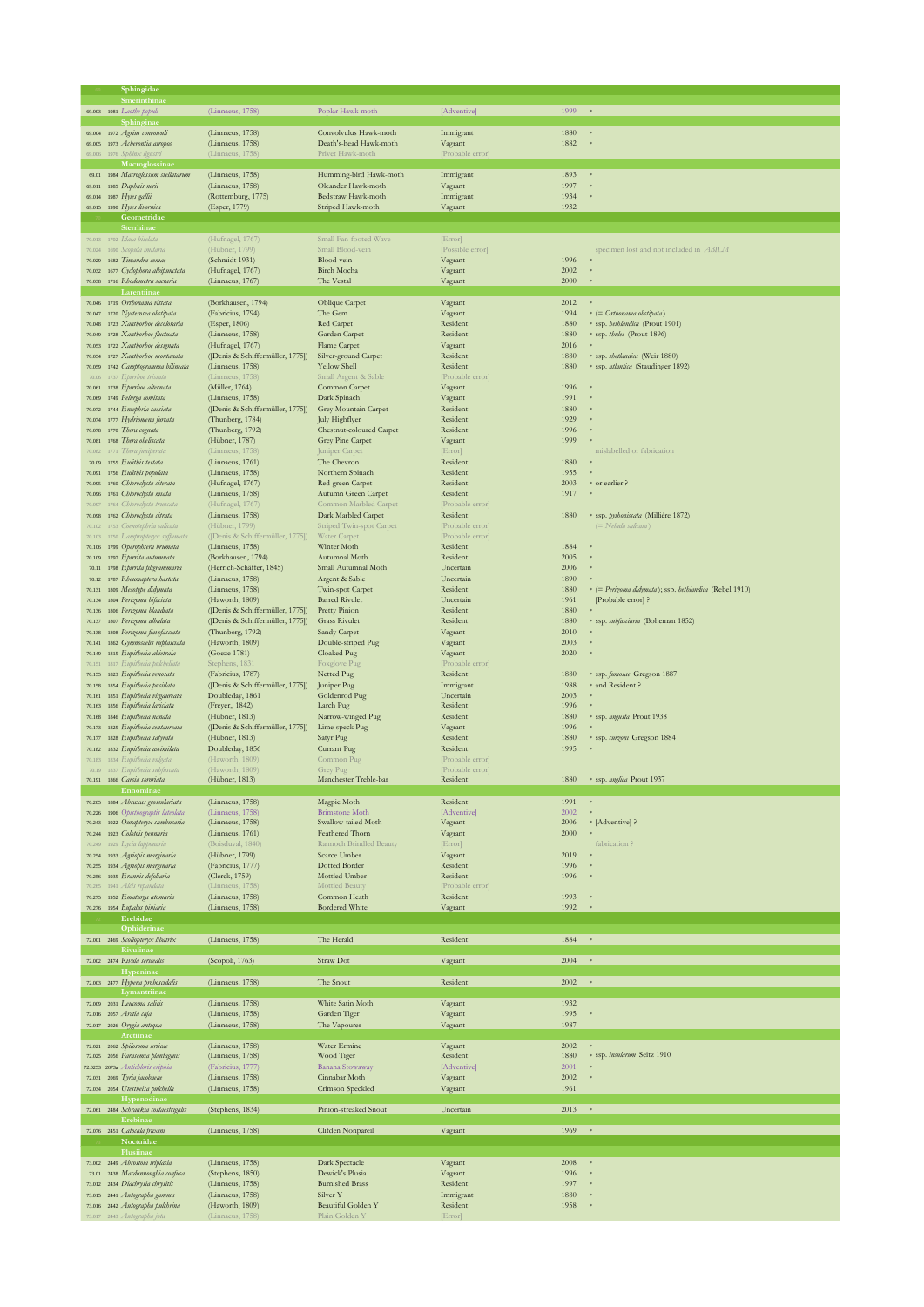| 73.018           | 2444 Autographa bractea                                          | ([Denis & Schiffermüller, 1775])                     | Gold Spangle                                    | Vagrant                      | 1996         |                                                            |
|------------------|------------------------------------------------------------------|------------------------------------------------------|-------------------------------------------------|------------------------------|--------------|------------------------------------------------------------|
|                  | 73.021 2447 Syngrapha interrogationis                            | (Linnaeus, 1758)                                     | Scarce Silver Y                                 | Vagrant                      | 1959         |                                                            |
|                  | 73.022 2439 Plusia festucae                                      | (Linnaeus, 1758)                                     | Gold Spot                                       | Resident                     | 1959         |                                                            |
|                  | 73.023 2440 Plusia putnami                                       | (Grote, 1873)                                        | Lempke's Gold Spot                              | Uncertain                    | 2010         | * ssp. gracilis Lempke 1966                                |
| 73.035           | 2290 Simyra alborenosa                                           | (Goeze, 1781)                                        | Reed Dagger                                     | Vagrant                      | 2008         |                                                            |
| 73.045           | 2289 Acronicta rumicis                                           | (Linnaeus, 1758)                                     | Knot Grass                                      | Vagrant                      | 2008         |                                                            |
|                  | 2288 Acronicta euphorbia                                         | ([Denis & Schiffermüller, 1775])                     | Sweet-gale Moth                                 | [Error]                      |              |                                                            |
|                  | Amphipyrinae                                                     | (Linnaeus, 1758)                                     |                                                 |                              | 2018         |                                                            |
|                  | 73.062 2297 Amphipyra pyramidea<br>73.063 2298 Amphipyra berbera | (Linnaeus, 1758)                                     | Copper Underwing<br>Svensson's Copper Underwing | Vagrant                      | 1996         | * ssp. svenssoni Fletcher 1968                             |
|                  | 73.064 2299 Amphipyra tragopoginis                               | (Clerck, 1759)                                       | Mouse Moth                                      | Vagrant<br>Immigrant         | 1991         |                                                            |
|                  | Heliothinae                                                      |                                                      |                                                 |                              |              |                                                            |
|                  | 73.07 2399 Pyrrhia umbra                                         | (Hufnagel, 1766)                                     | <b>Bordered Sallow</b>                          | Vagrant                      | 2008         |                                                            |
|                  | 73.074 2403 Heliothis peltigera                                  | ([Denis & Schiffermüller, 1775])                     | <b>Bordered Straw</b>                           | Vagrant                      | 1948         |                                                            |
| 73.076           | 2400 Helicoverpa armigera                                        | (Hübner, 1808)                                       | <b>Scarce Bordered Straw</b>                    | Vagrant                      | 1961         |                                                            |
|                  |                                                                  |                                                      |                                                 |                              |              |                                                            |
|                  | 73.087 2385 Spodoptera exigua                                    | (Hübner, 1808)                                       | Small Mottled Willow                            | Vagrant                      | 1996         | $\ast$                                                     |
| 73,095           | 2389 Caradrina clavipalpis                                       | (Scopoli, 1763)                                      | Pale Mottled Willow                             | Uncertain                    | 1880         |                                                            |
| 73.097           | 2382 Hoplodrina blanda                                           | ([Denis & Schiffermüller, 1775])                     | The Rustic                                      | Vagrant                      | 1997         |                                                            |
| 73.101           | 2380 Charanyca trigrammica                                       | (Hufnagel, 1766)                                     | <b>Treble Lines</b>                             | [Probable error]             |              |                                                            |
| 73.109           | 2303 Thalpophila matura                                          | (Hufnagel, 1766)                                     | <b>Straw Underwing</b>                          | Vagrant                      | 2019         |                                                            |
| 73.113           | 2306 Phlogophora meticulosa                                      | (Linnaeus, 1758)                                     | Angle Shades                                    | Immigrant                    | 1884         |                                                            |
| 73.118<br>73.119 | 2367 Celaena Haworth,ii<br>2368 Helotropha leucostigma           | (Curtis, 1829)<br>(Hübner, 1809)                     | Haworth,'s Minor<br>The Crescent                | Resident<br>Immigrant        | 1880<br>1945 | * (= Celaena leucostigma) nominate & scotica Cockayne 1944 |
| 73.123           | 2361 Hydraecia micacea                                           | (Esper, 1789)                                        | <b>Rosy Rustic</b>                              | Resident                     | 1880         |                                                            |
| 73.126           | 2358 Amphipoea fucosa                                            | (Freyer, 1830)                                       | Saltern Ear                                     | Vagrant                      | 1994         | * probably ssp. fucosa                                     |
| 73.127           | 2357 Amphipoea lucens                                            | (Freyer, 1845)                                       | Large Ear                                       | Immigrant                    | 1991         |                                                            |
| 73.128           | 2360 Amphipoea oculea                                            | (Linnaeus, 1758)                                     | Ear Moth                                        | Vagrant                      | 1991         |                                                            |
| 73.129           | 2359 Amphipoea crinanensis                                       | (Burrows, 1908)                                      | Crinan Ear                                      | Vagrant                      | 2000         |                                                            |
| 73.131           | 2353 Luperina testacea                                           | ([Denis & Schiffermüller, 1775])                     | <b>Flounced Rustic</b>                          | Vagrant                      | 1994         |                                                            |
| 73.134           | 2375 Rhizedra lutosa                                             | (Hübner, 1803)                                       | Large Wainscot                                  | Vagrant                      | 1884         |                                                            |
| 73.136           | 2369 Nonagria typha                                              | (Thunberg, 1784)                                     | <b>Bulrush Wainscot</b>                         | Vagrant                      | 2014         |                                                            |
| 73.144           | 2350 Denticucullus pygmina                                       | (Haworth, 1809)                                      | Small Wainscot                                  | Resident                     | 1959         | $=$ ( $=$ Chortedes pygmina)                               |
| 73.147           | 2345 Photedes minima                                             | (Haworth, 1809)                                      | Small Dotted Buff                               | Uncertain                    | 1994         |                                                            |
| 73.154           | 2330 Apamea remissa<br>2327 Apamea epomidion                     | (Hübner, 1809)                                       | Dusky Brocade<br>Clouded Brindle                | Resident                     | 1914         | misID of A. crenata                                        |
| 73.155<br>73.156 | 2326 Apamea crenata                                              | (Haworth, 1809)<br>(Hufnagel, 1766)                  | Clouded-bordered Brindle                        | [Error]<br>Resident          | 1959         |                                                            |
| 73.157           | 2333 Apamea anceps                                               | ([Denis & Schiffermüller, 1775])                     | Large Nutmeg                                    | [Probable error]             |              |                                                            |
|                  | 73.158 2334 Apamea sordens                                       | (Hufnagel, 1766)                                     | Rustic Shoulder-knot                            | Vagrant                      | 1881         |                                                            |
| 73.159           | 2331 Apamea unaminis                                             | (Hübner, 1813)                                       | Small Clouded Brindle                           | [Unconfirmed]                |              |                                                            |
| 73.161           | 2325 Apamea oblonga                                              | (Haworth, 1809)                                      | <b>Crescent Striped</b>                         | [Possible error]             |              | not included in ABILM                                      |
| 73.162           | 2321 Apamea monoglypha                                           | (Hufnagel, 1766)                                     | Dark Arches                                     | Resident                     | 1880         |                                                            |
| 73.165           | 2329 Apamea furva                                                | ([Denis & Schiffermüller, 1775])                     | The Confused                                    | Resident                     | 1880         | * ssp. britannica Cockayne 1950                            |
| 73.166           | 2328 Apamea lateritia                                            | (Hufnagel, 1766)                                     | Scarce Brindle                                  | Vagrant                      | 1996         |                                                            |
| 73.167           | 2324 Apamea zeta                                                 | (Treitschke, 1825)                                   | The Exile                                       | Resident                     | 1880         | * ssp. marmorata (Zetterstedt, 1839)                       |
| 73.168           | 2326 Lateroligia ophiogramma                                     | (Esper, 1793)                                        | Double Lobed                                    | Vagrant                      | 1996         | $*$ (= Apamea ophiogramma)                                 |
| 73.169           | 2343 Mesapamea secalis                                           | (Linnaeus, 1758)                                     | Common Rustic                                   | Resident                     | 1993         | * secalis agg. recorded in 1884                            |
| 73.17            | 2344 Mesapamea didyma                                            | (Esper, 1788)                                        | Lesser Common Rustic                            | Resident                     | 1996         |                                                            |
| 73.172           | 2341 Mesoligia furuncula                                         | ([Denis & Schiffermüller, 1775])                     | Cloaked Minor                                   | Vagrant                      | 1996         |                                                            |
| 73.176           | 2340 Oligia fasciuncula                                          | (Haworth, 1809)                                      | Middle-barred Minor                             | Resident                     | 1880         |                                                            |
| 73.181<br>73.182 | 2273 Xanthia togata<br>2274 Cirrhia icteritia                    | (Esper, 1788)<br>(Hufnagel, 1766)                    | Pink-barred Sallow<br>The Sallow                | Vagrant<br>Vagrant           | 1993<br>1994 | $=$ $\{ = Xanthia\; icteritia)$                            |
| 73.183           | 2275 Cirrhia gilvago                                             | ([Denis & Schiffermüller, 1775])                     | Dusky-lemon Sallow                              | Vagrant                      | 1998         | $*$ (= Xanthia gilvago)                                    |
| 73.189           | 2263 Agrochola lota                                              | (Clerck, 1759)                                       | Red-line Quaker                                 | Uncertain                    | 2004         |                                                            |
| 73.19            | 2264 Agrocola macilenta                                          | (Hübner, 1809)                                       | Yellow-line Quaker                              | Vagrant                      | 2006         |                                                            |
| 73.192           | 2262 Agrochola circellaris                                       | (Hufnagel, 1766)                                     | The Brick                                       | Immigrant                    | 1884         |                                                            |
|                  |                                                                  |                                                      |                                                 |                              |              |                                                            |
| 73.201           | 2236 Lithophane hepatica                                         | (Clerck, 1759)                                       | Pale Pinion                                     | Vagrant                      | 2000         |                                                            |
| 73.207           | 2233 Xylena solidaginis                                          | (Hübner, 1803)                                       | Golden-rod Brindle                              | Vagrant                      | 1997         | * (= Lithomoia solidaginis) f. cinerascens Staudinger 1871 |
| 73.208           | 2242 Xylena exsoleta                                             | (Linnaeus, 1758)                                     | Sword-grass                                     | Resident                     | 1992         |                                                            |
| 73.209           | 2241 Xylena vetusta                                              | (Hübner, 1813)                                       | Red Sword-grass                                 | Uncertain                    | 1884         |                                                            |
|                  | 73.21 2256 Eupsilia transversa                                   | (Hufnagel, 1766)                                     | The Satellite                                   | Immigrant                    | 1991         |                                                            |
|                  | 73.211 2313 Enargia paleacea                                     | (Esper, 1788)                                        | Angle-striped Sallow                            | Vagrant                      | 1996         |                                                            |
| 73.216           | 2318 Cosmia trapezina                                            | (Linnaeus, 1758)                                     | The Dun-bar                                     | Vagrant                      | 1994         |                                                            |
| 73.22            | 2225 Brachylomia viminalis                                       | (Fabricius, 1777                                     | Minor Shoulder-knot                             | [Probable error]             |              |                                                            |
|                  | 73.221 2268 Parastictis suspecta                                 | (Hübner, 1817)                                       | The Suspected                                   | Vagrant                      | 1996         |                                                            |
|                  | 73.225 2248 Dryobotodes eremita                                  | (Fabricius, 1775)                                    | <b>Brindled Green</b>                           | Vagrant                      | 1995         |                                                            |
|                  | 73.233 2232 Aporophyla nigra                                     | (Haworth, 1809)                                      | <b>Black Rustic</b><br><b>Brindled Ochre</b>    | Vagrant                      | 1991<br>1880 |                                                            |
|                  | 73.234 2229 Dasypolia templi<br>73.238 2250 Blepharita adusta    | (Thunberg, 1792)<br>(Esper, 1790)                    | Dark Brocade                                    | Resident<br>Resident         | 1880         |                                                            |
|                  | Hadeninae                                                        |                                                      |                                                 |                              |              |                                                            |
|                  | 73.242 2188 Orthosia incerta                                     | (Hufnagel, 1766)                                     | Clouded Drab                                    | Vagrant                      | 2003         | $\ast$                                                     |
|                  | 73.249 2190 Orthosia gothica                                     | (Linnaeus, 1758)                                     | Hebrew Character                                | Resident                     | 1945         | * earlier ?                                                |
| 73.252           | 2177 Tholera cespitis                                            | ([Denis & Schiffermüller, 1775])                     | Hedge Rustic                                    | [Probable error]             |              |                                                            |
|                  | 73.254 2176 Cerapteryx graminis                                  | (Linnaeus, 1758)                                     | Antler Moth                                     | Resident                     | 1880         |                                                            |
|                  | 73.255 2145 Anarta trifolii                                      | (Hufnagel, 1766)                                     | The Nutmeg                                      | Immigrant                    | 1974         | $=$ (= Discestra trifolii)                                 |
| 73.256           | 2144 Anarta melanopa                                             | (Thunberg, 1791)                                     | Broad-bordered White Underwing                  | Resident                     | 1880         |                                                            |
| 73.258           | 2143 Coranarta cordigera                                         | (Thunberg, 1788)                                     | Small Dark Yellow Underwing                     | [Probable error]             |              | (= Anarta cordigera)                                       |
| 73.26            | 2149 Polia trimaculosa                                           | (Esper, 1788)                                        | Silvery Arches                                  | [Probable error]             |              |                                                            |
| 73.261<br>73.264 | 2163 Melanchra pisi<br>2158 Lacanobia thalassina                 | (Linnaeus, 1758)<br>(Hufnagel, 1766)                 | Broom Moth<br>Pale-shouldered Brocade           | Vagrant<br>Uncertain         | 1992<br>1959 |                                                            |
|                  | 73.266 2159 Lacanobia suasa                                      |                                                      |                                                 |                              | 1996         |                                                            |
|                  | 73.267 2160 Lacanobia oleracea                                   | ([Denis & Schiffermüller, 1775])<br>(Linnaeus, 1758) | Dog's Tooth<br>Bright-line Brown-eye            | Vagrant<br>Vagrant           | 1884         |                                                            |
|                  | 73.268 2160a Lacanobia splendens                                 | (Hübner, 1808)                                       | Splendid Brocade                                | Vagrant                      | 2010         |                                                            |
|                  | 73.272 2147 Hada plebeja                                         | (Linnaeus, 1758)                                     | The Shears                                      | Resident                     | 1881         |                                                            |
|                  | 73.272 2162 Papestra biren                                       | (Goeze, 1781)                                        | Glaucous Shears                                 | Resident                     | 1995         |                                                            |
| 73.274           | 2154 Mamestra brassicae                                          | (Linnaeus, 1758)                                     | Cabbage Moth                                    | Uncertain                    | 1884         |                                                            |
| 73.281           | 2173 Hadena bicruris                                             | (Hufnagel, 1766)                                     | The Lychnis                                     | Resident                     | 1959         |                                                            |
| 73.283           | 2171 Hadena confusa                                              | (Hufnagel, 1766)                                     | Marbled Coronet                                 | Resident                     | 1880         |                                                            |
| 73.29            | 2192 Mythimna conigera                                           | ([Denis & Schiffermüller, 1775])                     | Brown-line Bright-eye                           | [Unconfirmed]                |              |                                                            |
| 73.291           | 2199 Mythimna pallens                                            | (Linnaeus, 1758)                                     | Common Wainscot                                 | Immigrant                    | 1895         |                                                            |
| 73.293<br>73.295 | 2198 Mythimna impura                                             | (Borkhausen, 1794)                                   | Smoky Wainscot                                  | Resident                     | 1962         |                                                            |
| 73.296           | 2195 Mythimna vitellina<br>2203 Mythimna unipuncta               | (Hübner, 1808)<br>(Haworth, 1809)                    | The Delicate<br>White-speck                     | Vagrant<br>Vagrant           | 2006<br>1997 |                                                            |
|                  | Noctuinae                                                        |                                                      |                                                 |                              |              |                                                            |
|                  | 73.307 2119 Peridroma saucia                                     | (Hübner, 1808)                                       | Pearly Underwing                                | Immigrant                    | 1884         |                                                            |
| 73.31            | 2101 Dichagyris flammatra                                        | ([Denis & Schiffermüller, 1775])                     | <b>Black Collar</b>                             | Vagrant                      | 1997         | * (= Ochropleura flammatra)                                |
| 73.311           | 2083 Euxoa cursoria                                              | (Hufnagel, 1766)                                     | Coast Dart                                      | Extinct?                     | 1880         |                                                            |
| 73.313           | 2081 Euxoa tritici                                               | (Linnaeus, 1761)                                     | White-line Dart                                 | Resident                     | 1945         | * earlier ?                                                |
| 73.314           | 2082 Euxoa nigricans                                             | (Linnaeus, 1761)                                     | Garden Dart                                     | [Probable error]             |              |                                                            |
| 73.317           | 2089 Agrotis exclamationis                                       | (Linnaeus, 1758)                                     | Heart & Dart                                    | Vagrant                      | 1992         |                                                            |
| 73.319           | 2087 Agrotis segetum                                             | ([Denis & Schiffermüller, 1775]]                     | Turnip Moth                                     | Vagrant                      | 1994         |                                                            |
|                  | 73.327 2091 Agrotis ipsilon                                      | (Hufnagel, 1766)                                     | Dark Sword-grass                                | Immigrant                    | 1884         |                                                            |
| 73.328           | 2098 Axylia putris                                               | (Linnaeus, 1761)                                     | The Flame                                       | Vagrant                      | 2006         |                                                            |
| 73.329<br>73.331 | 2012 Ochropleura plecta<br>2121 Diarsia dablii                   | (Linnaeus, 1761)<br>(Hübner, 1813)                   | Flame Shoulder<br><b>Barred Chestnut</b>        | Resident<br>[Probable error] | 1996         |                                                            |
|                  | 73.332 2122 Diarsia brunnea                                      | ([Denis & Schiffermüller, 1775])                     | Purple Clay                                     | Uncertain                    | 1914         |                                                            |